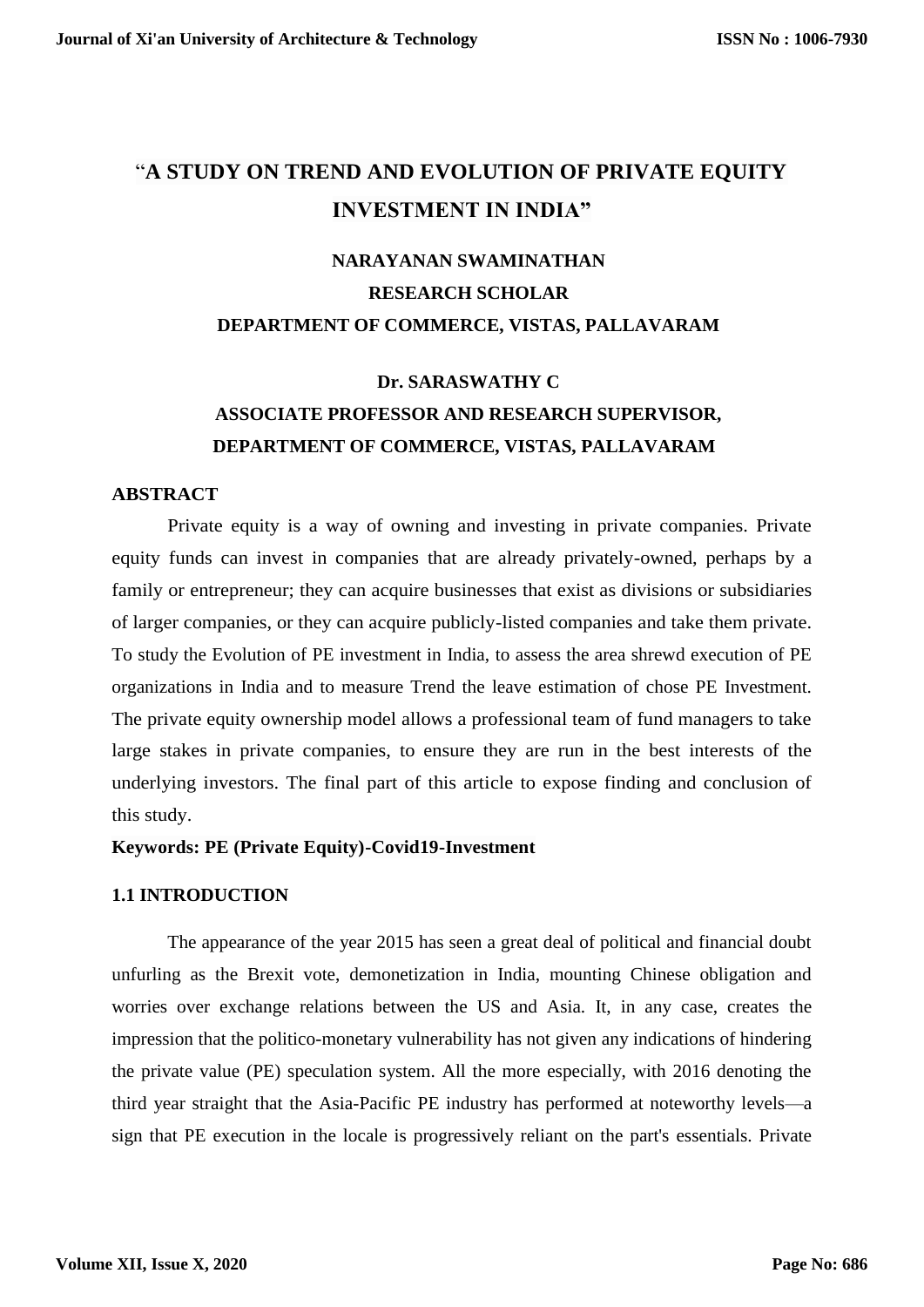value ventures' an incentive in the Asia-Pacific district crossed \$92 billion out of 2016; which is a pullback from the 2015 record-breaking high of \$124 billion.

The dominating goal and motivation behind the PE line of financing remain development and benefits. PE firms commonly imbue generous assets with the expectation to conceptualize thoughts for development and defeating money related handicap for organizations subsequently assuming a critical part in the sustaining the financial atmosphere of a nation. Remarkably, in contrast with a funding venture, a PE speculation is normally for an a lot higher sum, and consequently, the speculators either select a buyout or expects a significant offer in the organization with dynamic interest rights in the business. These ventures start when an element moves toward a PE firm or financial specialist looking for interest (in certain circumstances, even the PE firm may contact a forthcoming business opportunity). Upon definite conversation and assessing the circumstance, the gatherings show up at a plan organizing terms of the speculation. Critically, at this stage, the speculator will attempt due tirelessness into the issues of the organization alongside better comprehension of the budgetary circumstance of the investors of the element. Endless supply of worries in the tirelessness report, assuming any, and if the financial specialist consents to continue, the gatherings execute last arrangements, in particular, investors' understanding, share membership arrangement, and so forth after which the speculator inject assets into the organization.

In India, PE reserves expect the type of trusts that are enlisted and managed by Securities and Exchange Board of India's 2012 Regulations with respect to Alternative Investment Funds (AIF Regulations) as Alternative Investment Funds (AIF). Such AIFs can be set up just as a trust, organization or a restricted risk association (LLP). Accordingly, procedurally, a PE store might be set up as a trust under the Indian Trust Act, 1882 and enrolled as an AIF under the AIF Regulations. The trust deed and speculation/commitment understanding would oversee the provisions of the course of action between the gatherings and will specify the subtleties of the arrangement including the measure of venture, period, the object of store and way of appropriation of profits.

Also, an AIF might be set up as an organization under the arrangements of the Companies Act, and the articles of affiliation and the between se investors' understanding would administer the equivalent.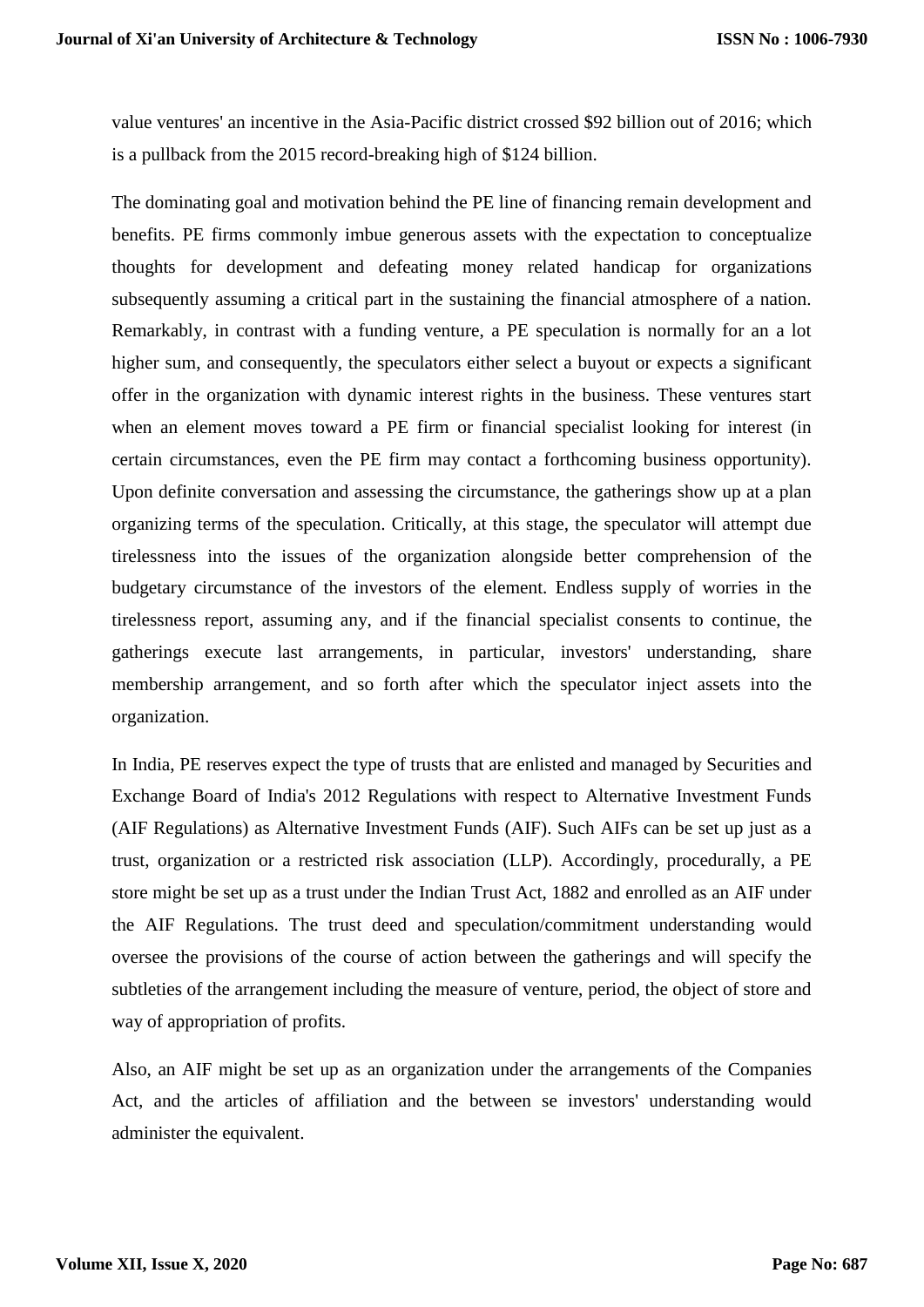In a similar way, AIF assets can be set up as LLPs under the Limited Liability Partnership Act, 2008.

Notwithstanding, AIF is only occasionally set up as an organization since there are tough consistence methods to be trailed by organizations. Likewise, while a LLP might be an appealing decision for PE subsidizes around the world, it is as yet a generally new structure in India.

Fundamentally, enrolled AIFs in the nation have generously extended in the course of the last two (2) a long time and gauges to around 270 of every 2016. AIFs have additionally been a significant supporter of the general gathering pledges in the Indian market and add to around 41% of the absolute subsidizes brought up in India in 2016. A lion's share of the assets revealed more prominent support from LLPs through uninvolved co-speculation rights that existed in their present portfolio. PE Funds anticipate that LLPs should assume a more unique part in 2017 and is probably going to offer more co-venture openings. Further, raising money should be a higher need for assets in 2017.

It is relevant to take note of that before the sanctioning of the AIF Regulations, the enrollment of all homegrown private value reserves was under the SEBI (Venture Capital Funds) Regulations,1996. While new AIFs can enroll themselves with the AIF Regulations, PE finances enlisted under the prior Venture Capital Funds Regulations have two choices. They can either proceed under the past investment guidelines till the expiry of the span of the reserve or can be brought under the ambit of the AIF Regulations by re-enrollment in that subject to the endorsement of 66% of the store's speculators.

Second straight year, and while the average deal size declined slightly from the prior year, the total value of \$26.3 billion in 2018 was the second-highest of the last decade.

• The top 15 deals constituted about 40% of total deal value, demonstrating that most funds are valuing deal quality more than quantity. The number of deals greater than \$50 million increased from the previous year.

• The consumer tech and banking, financial services and insurance (BFSI) sectors represented about 40% of total deal value. Overall value declined for consumer tech, which has seen fewer but higher-quality deals in recent years. BFSI investments were concentrated in banks and a rising class of nonbanking financial companies.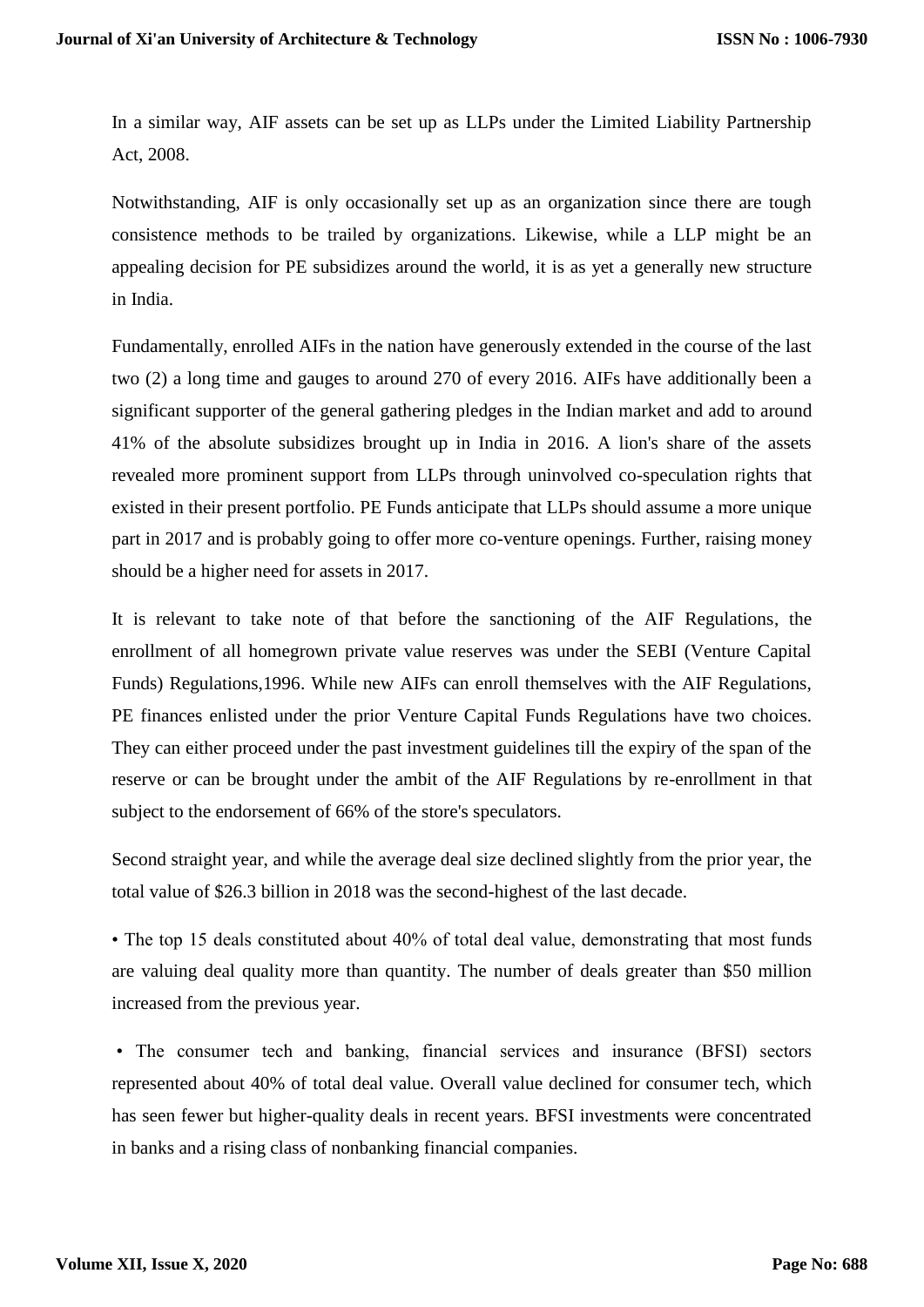• The number of active participating funds continued to grow, and investors expect local and global PE firms to provide the biggest competitive threats in 2019.

• Over the next few years, investors see attractive opportunities in financial services and consumer/ retail, even though valuations are perceived to be high. Interest is also strong in healthcare and technology.

# **1.2 PRIVATE EQUITY DURING COVID-19**

"The COVID-19 pandemic has caused severe dislocations across markets, and with many countries under lockdown, economic activity has contracted significantly. The Indian government has extended the 'lockdown' to May 3 and has indicated its inclination to permit resumption of some economic activity under strict guidelines in 'green' zones. However, there is still a lot of uncertainty around: 1) the future trajectory of COVID-19 in India, 2) a holistic understanding of its ramifications on the global and Indian economy; and 3) the nearterm economic trajectory of the country.

While these uncertainties may continue to remain for some more time, our hypothesis is that there will be a significant reduction in Indian PE/VC investment and exit activity in 2020 as compared to the preceding year.

Over the next two quarters, we expect more clarity to emerge on the spread/control of the epidemic, removal of restrictions, revival of demand and supply chains and government response by way of fiscal and policy stimulus. As our estimates are highly sensitive to the above, we will continue to monitor the situation and if required, recalibrate our outlook periodically."

# **1.3 PEVC Investment activity**

In 1Q2020, at US\$5.1 billion, quarterly Indian PE/VC investments fell by over 50%, both yo-y and sequentially. On a monthly basis, after a decent January (US\$2.5 billion), investments fell significantly in Feb (US\$1.7 billion) before hitting three year monthly low of US\$818 million in March. Most of the deals that were announced in February and March were on the back of significant work done in the preceding 6-9 months.

Travel restrictions and lack of in-person meetings have significantly slowed down the deals that are in process. These deals will be revalued if not cancelled once the lockdown restrictions are lifted and more clarity emerges on future revenues, rebooting of supply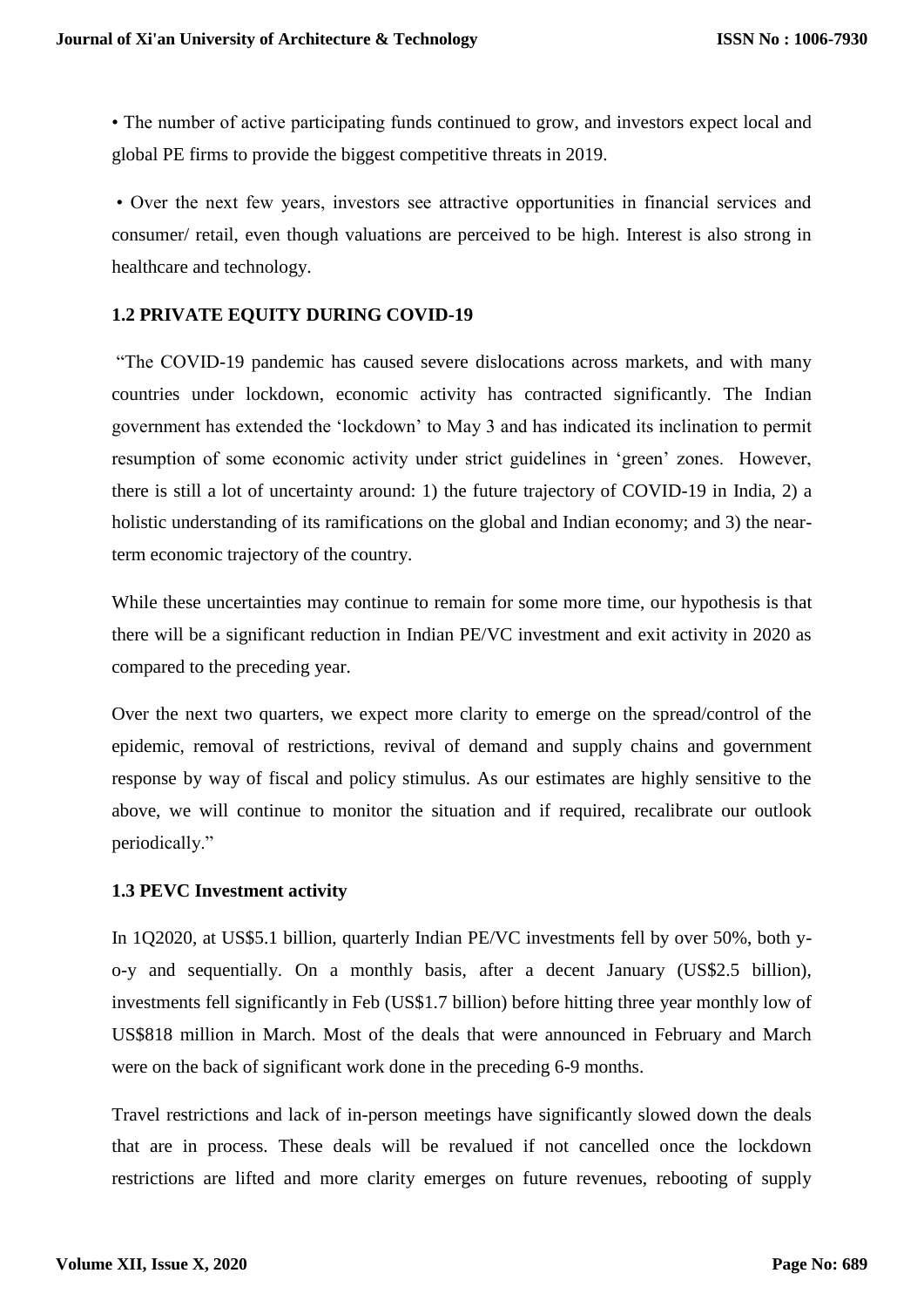chains, etc. On the whole, in 2020, we expect investors to price in the enhanced business risk by becoming more skeptical and stringent on due diligence and valuation of deals in process.

In the near-term, we expect most GPs to remain focused on their current portfolios, helping their company managements in ensuring business continuity and be in 'wait and watch' mode on new investment activity.

As clarity emerges, in the near-term, we expect PE/VC investors to do more private investment in public equity (PIPE) deals relative to what was done in 2019.

Growth capital strategy is expected to lead the charge and regain its historical position as the largest deal type by value (in 2019, buyouts had emerged as the largest deal type by value). The coming difficult times will give PE/VC funds the opportunity to deploy much needed capital at attractive terms with quality businesses and allow them to grow fast by capturing market share.

We expect GPs to go slow on buyouts till they fully understand the ramifications and the fall out of the pandemic crisis on the future business potential of their targets. Our projection is that buyout activity may be muted till the end of 3Q2020 / beginning of 4Q2020. We expect buyout deals to primarily emanate from conglomerates (that will look to carve out/divest noncore businesses). Bolt-on acquisitions by existing portfolio companies of buyout funds is another theme that we expect to find favour in 2020.

Special situation funds and multi-strategy PE funds with private credit strategies are expected to find significant deal flow in 2020. Many quality businesses/owners of quality businesses are now expected to be open to raising what was historically seen as 'expensive' structured debt. Relative to 2019, we project an increase in usage of convertible instruments by PE/VC investors.

Although start-up investments have shown resilience in 1Q2020, going ahead we expect the going to be tough, especially for early stage companies with nil revenue and those with negative unit economics and significant cash burn rates.

Sectoral themes that we project to be the first to find favour with PE/VC investors include defensive sectors like technology, consumer goods (packaged essentials, personal and healthcare, food processing and retail), pharmaceuticals as well as sub-sectors like medical supply and services, biotech, agricultural products, edtech, chemicals and e-commerce.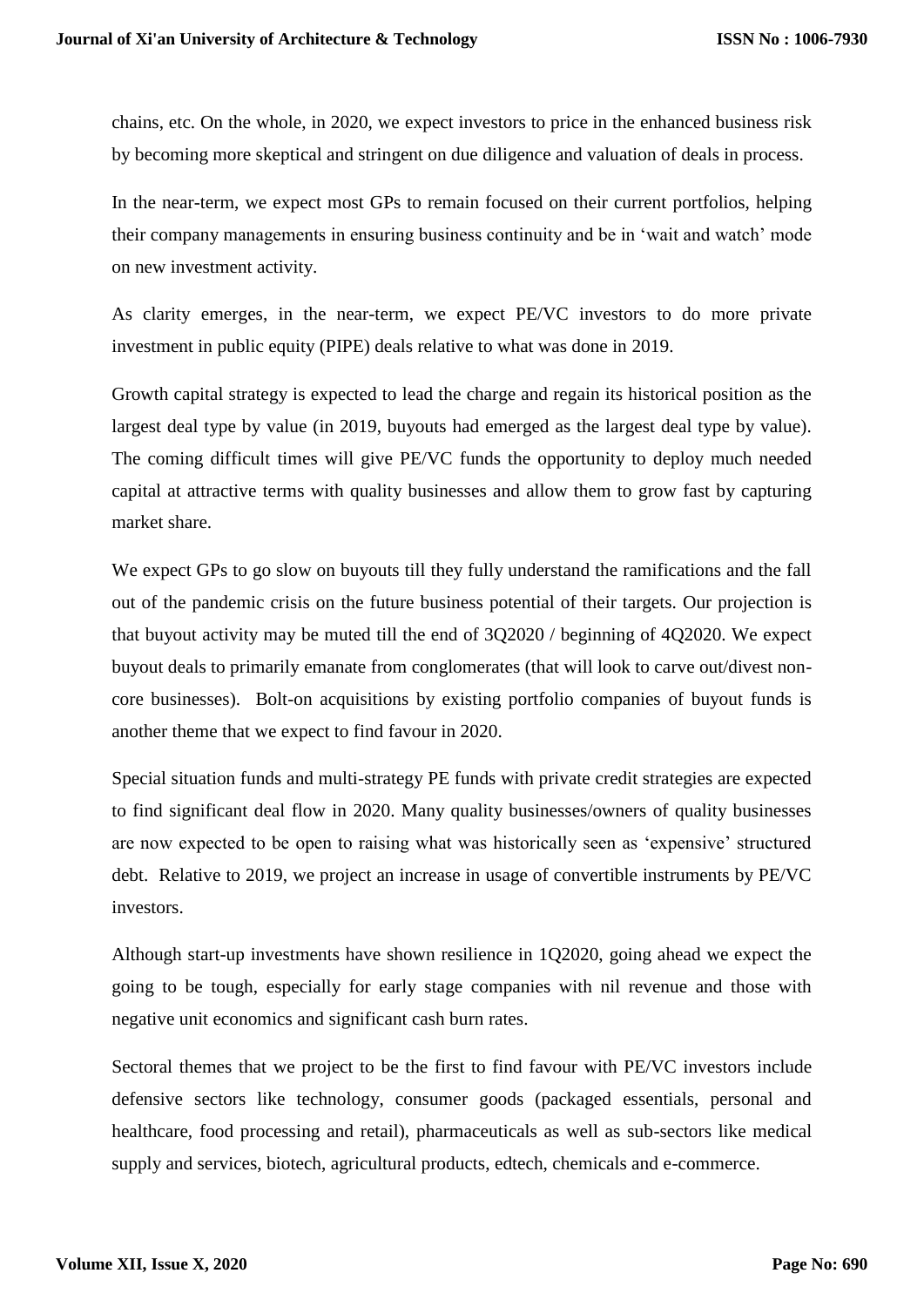Investment activity in key sectors like financial services and fintech, infrastructure and real estate, healthcare, non-essential consumer Goods and services (durables, apparel, mobility, restaurants) that till recently attracted significant amounts of PE/VC investments are expected to slow down and may take some time to find traction.

# **1.4 Private Equity Investing in Data Analytics Companies**

Data centric companies have become one of the most favored sectors for private equity investors in recent years. This trend started gaining momentum in 2011. Although private equity began exploring data analytics companies as an investment thesis in 2007 and 2008, the recession of 2009 – 2010 halted most PE investments across all sectors during this time.

The increased focus on data analytics companies is largely fueled by the adoption of predictive analytics (initially), and subsequently by machine learning and the rise in artificial intelligence. These applications require data (preferably good data) as the atomic input unit from which to learn. Input data informs machine learning much the same way our five senses input data into our brain, from which we derive patterns and develop predictive skills.

Data-as-a-product resonates with private equity investment preferences precisely because it is scalable, potentially quite profitable and not capital intensive (relative to scalability).

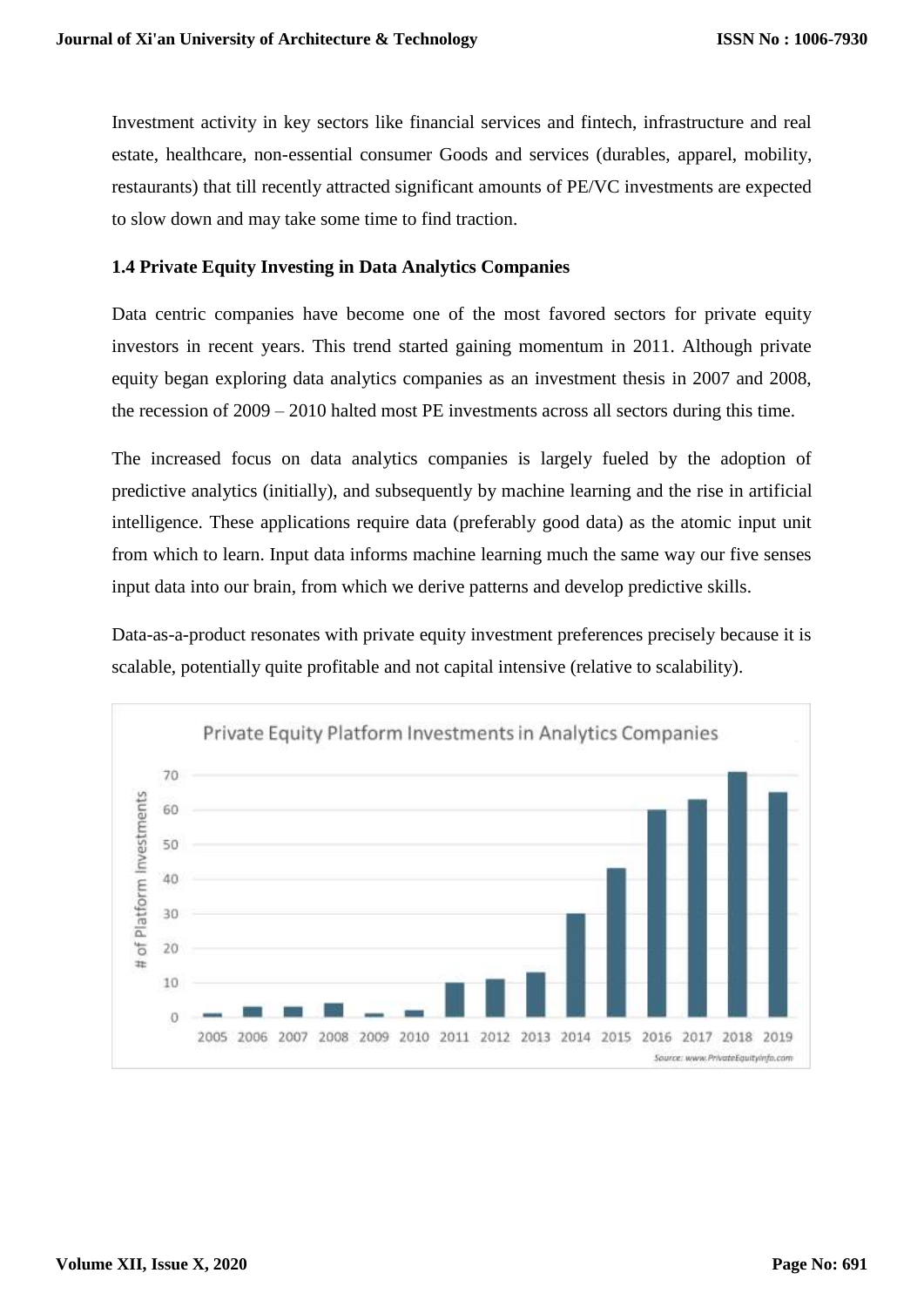#### **1.5 Evolution of PE Investments in Data Analytics**

Early investments in data and analytics companies often focused on marketing analytics, to better understand consumer behavior (circa 2011+). This is where data analytics gained early traction, and consequently, significant private equity investments.

Offering data driven decision making to what was traditionally considered a black box appealed to a broad audience of corporate customers. The idea that companies could better quantify the effectiveness of their marketing budget and better tailor their messaging to specific customer segments was an attractive proposition.



**China experienced a dip in investment activity in early 2020 as a result of the Covid-19** 

Source: AVCJ: Bain analysis

### **Covid-19 is starting to affect India as well as its major import and export destinations**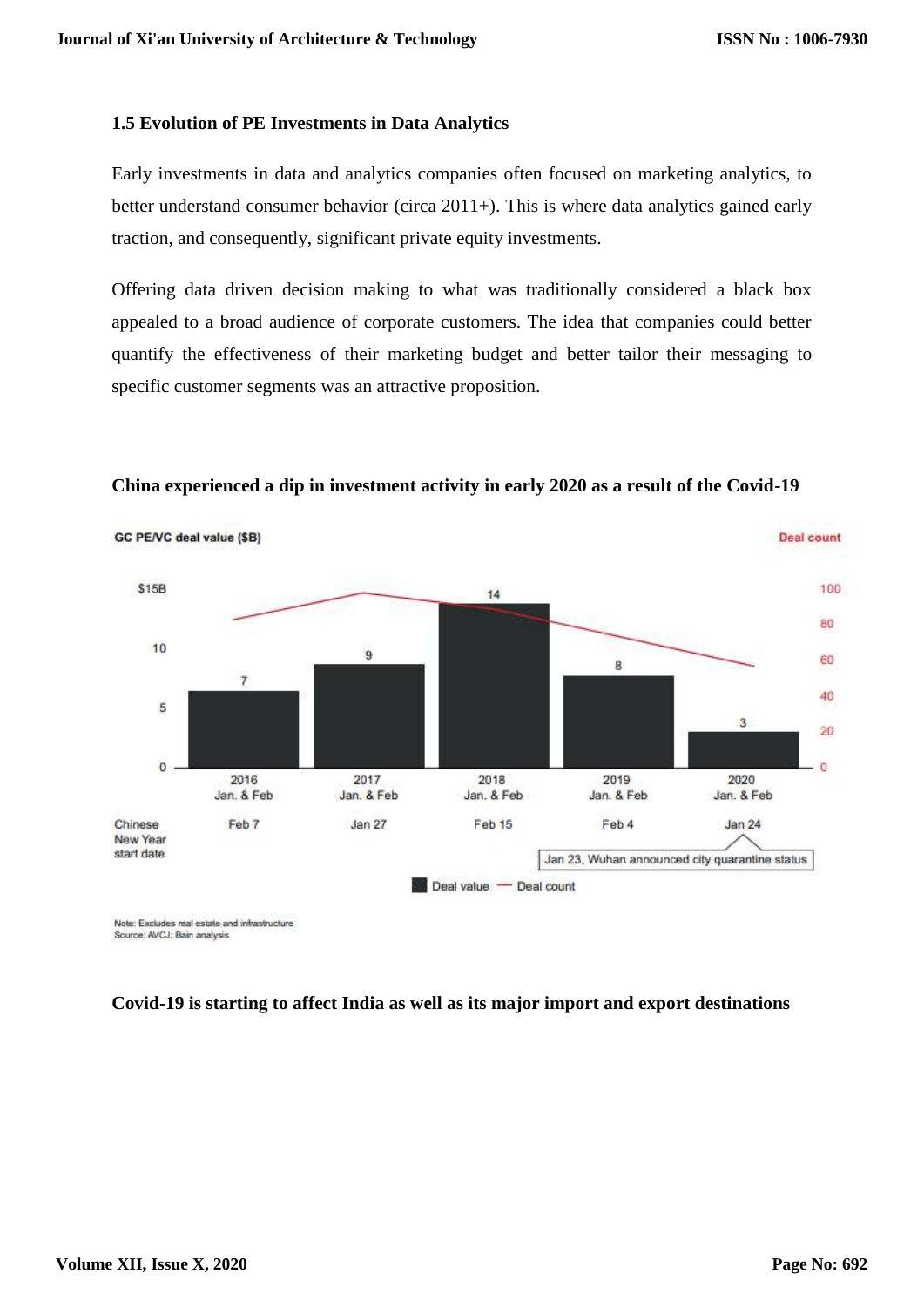

Imports: In 2019, China accounted for 20% of non-oil imports by India



Government of India announced a nationwide lockdown, starting 25<sup>th</sup> March, restricting the movement of goods and people in an attempt to prevent the spread of Covid-19

Source: Ministry of Commerce and Industry, India

#### **2. REVIEW OF LITERATURE:**

Researchers have contemplated the attribute of PE elevation conduct from various edges and added to an expansive collection of writing. The adjustments in the climate of PE market were concentrated by Klier, Welge and Harrigan (2009). They reasoned that PE market has changed essentially the same number of fruitful PE players have become dynamic speculators in the market. Their examination has discovered that there is simple admittance to capital in view of expanded speculations from institutional speculators and sovereign riches assets to driving PE firms in desire for more significant yields from the market. It has been seen that PE venture spans in organization portfolios have expanded from long term to tentwelve years because of issues identifying with credit and illiquid nature of private value (Burdel, 2009).

#### **3. REQUIREMENT FOR THE STUDY:**

PE finances help the organizations to expand their cost adequacy and contribute in the hierarchical development. Private equity investment is unsafe. With the assistance of PE we can put resources into new business or procurement of business or and existing business. PE subsidize encourages the organization to rebuild and re-visitation of monetary wellbeing. The investigation is centered around venture design in PE, last result based on exist worth, and there is a need to look at the danger and return design in Private Equity.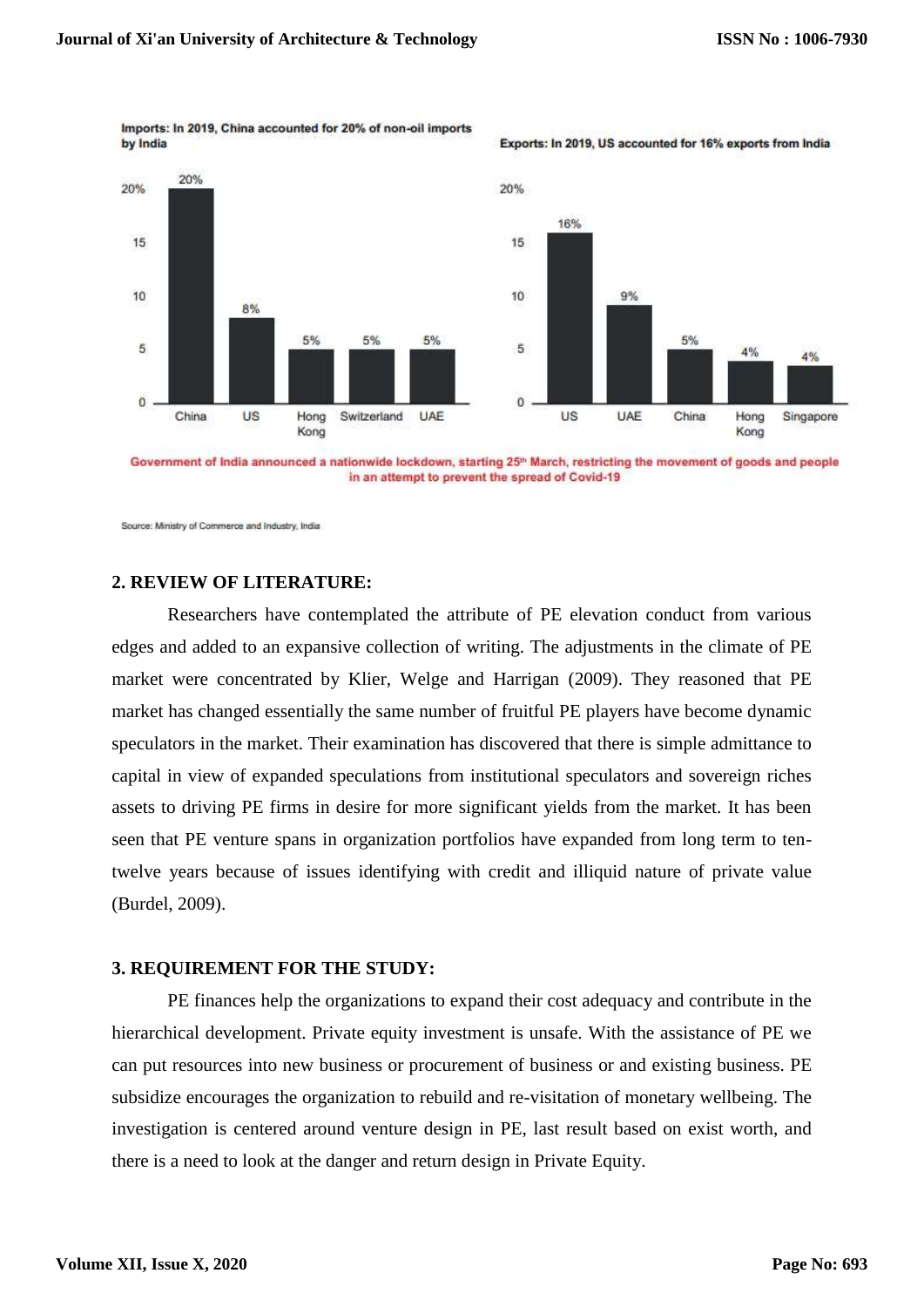#### **4. OBJECTIVES OF THE STUDY:**

Coming up next are the destinations of the investigation

- 1. To study the Evolution of PE Investment in India
- 2. To assess the area shrewd execution of PE organizations in India
- 3. To measure trend the leave estimation of chose PE Investment

## **5. RESEARCH METHODOLOGY:**

The information depends on the optional sources. The information was gathered from various sources like papers, sites, articles and diaries. Five years (first April 2013 to 31st March 2017) of value minutes were estimated. Leave estimations of PE organizations were likewise looked at. The examination quantifies the action levels and execution of PE interests in the PE business is the all out number of arrangements, bargain estimations of speculations and ways out.

### **5.1 LIMITATION FOR THE STUDY:**

Coming up next are the restrictions of the examination:

- The study is restricted to India as it were
- The study limited to the presentation of PE organizations as it were
- The study is limited to the time of 5 years as it were
- Dividends statement and installment affects the estimation of the offers, anyway this examination doesn't think about the impact of assertion and installment of profit

#### **5.2 RESEARCH GAP:**

A lion's share of writing uncovered that a large portion of the investigations on PE have mulled over the PE incomes, Capital and PE exchange. Anyway every one of these investigations were transcendently done in the western setting and there is a shortage of writing in the Indian setting. Hence this investigation investigates the different ideas of Private Equity, speculation patterns of Private Equity, monetary execution and leave systems of chose PE organizations in India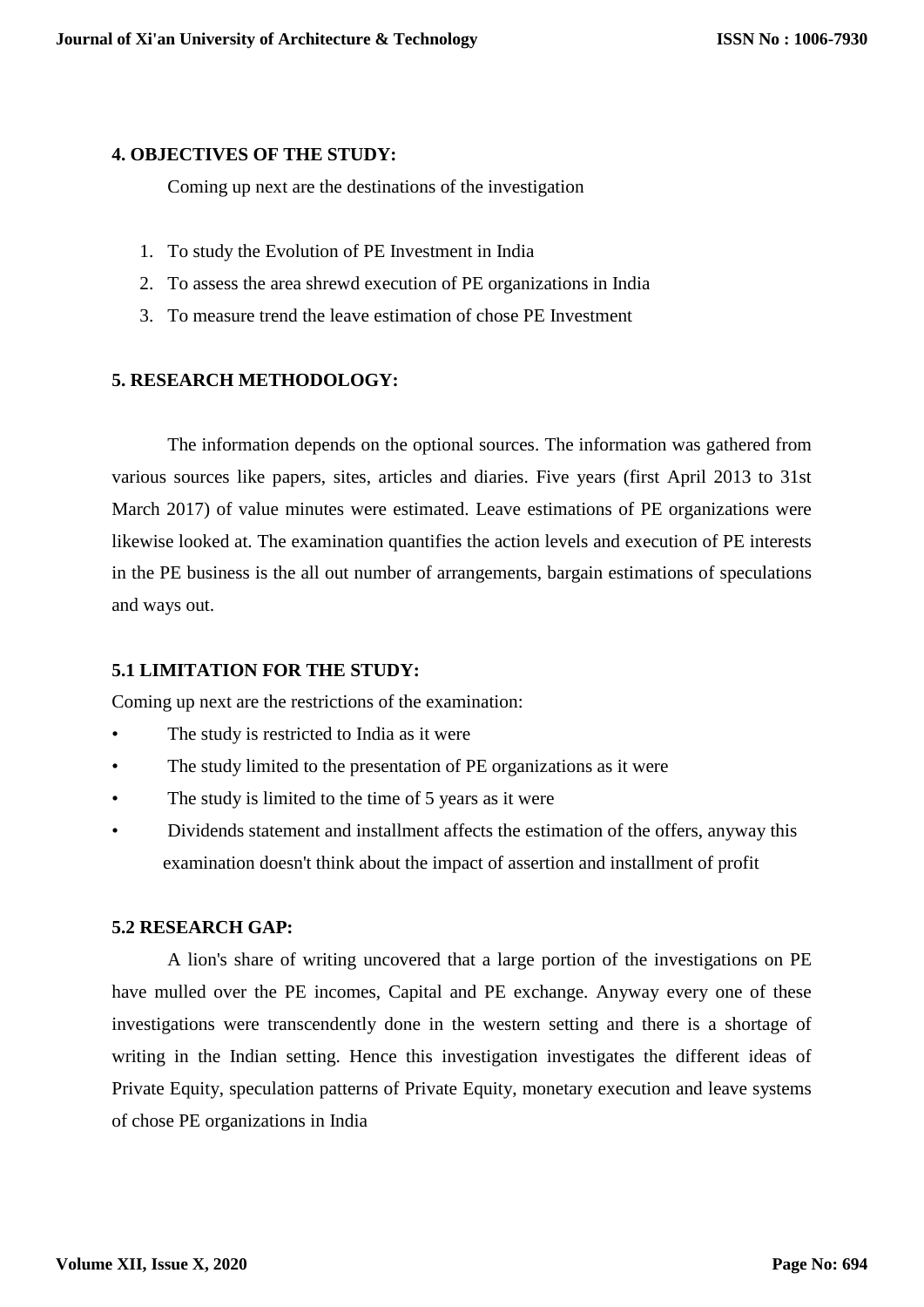#### **5.3 PE INVESTMENT AND EXIT VALUE ANALYSIS:**

The PE bargain Investor information which is gathered from sites has been investigated. Action levels in the business are utilized to gauge how much capital is raised, what amount contributed, and what amount dispersed to speculators. A generally utilized proportion of action levels in the PE business are absolute number or estimation of evaluation. Execution of PE reserves is a sort of return

#### **PE Investment in India:**

The following represents PE investment in India over a period of five years i.e., from 2013-2017.And Trend in PE/VC investments by deal size Year 2019 to March 2020.

|                                 | Value (US\$ million)     |                          | Volume |        |        |        |        |        |        |
|---------------------------------|--------------------------|--------------------------|--------|--------|--------|--------|--------|--------|--------|
| Deal size                       | 102019                   | 402019                   | 102020 | 102019 | 402019 | 102020 | Jan'20 | Feb'20 | Mar'20 |
| >US\$100 million                | 9,139                    | 7.586                    | 2,175  | 26     | 26     | 11     | 5      | 5      |        |
| US\$50 million - US\$100million | 907                      | 1.115                    | 1,211  | 12     | 15     | 17     | 8      | 6      | 3      |
| US\$20 million - US\$50million  | 1,011                    | 1.299                    | 964    | 30     | 36     | 28     | 9      | 11     | 8      |
| US\$10 million - US\$20 million | 248                      | 525                      | 341    | 17     | 38     | 22     | 10     | 8      | 4      |
| <\$10 million                   | 441                      | 392                      | 365    | 102    | 113    | 113    | 36     | 34     | 43     |
| NA.                             | $\overline{\phantom{a}}$ | $\overline{\phantom{a}}$ | ۰      | 48     | 40     | 36     | 15     | 10     | 11     |
| Total                           | 11,746                   | 10,918                   | 5,057  | 235    | 268    | 227    | 83     | 74     | 70     |

**Table 1: Trend in PE/VC investments by deal size**

### Source: EY analysis of VCCEdge data

These large US\$100 million plus deals account for  $\sim$ 72% of the total PE/VC investments made in India during the period 2017 to 1Q2020, of which over 90% has been deployed by global GPs (from their Asian or global funds) and large international LPs (pension funds, sovereign wealth funds (SWFs)) making direct investments. Data (see chart below) and our conversations with industry players suggest that some of these global GPs/LPs were the first to get into 'go-slow' mode in January end/February as their Global Investment Committees and overseas teams probably urged them to wait and watch, learning from their experience in East Asia and to some extent from markets like Italy in Europe. As a result, the percentage share of investments by Indian funds grew from 19% in January to over 46% in March 2020.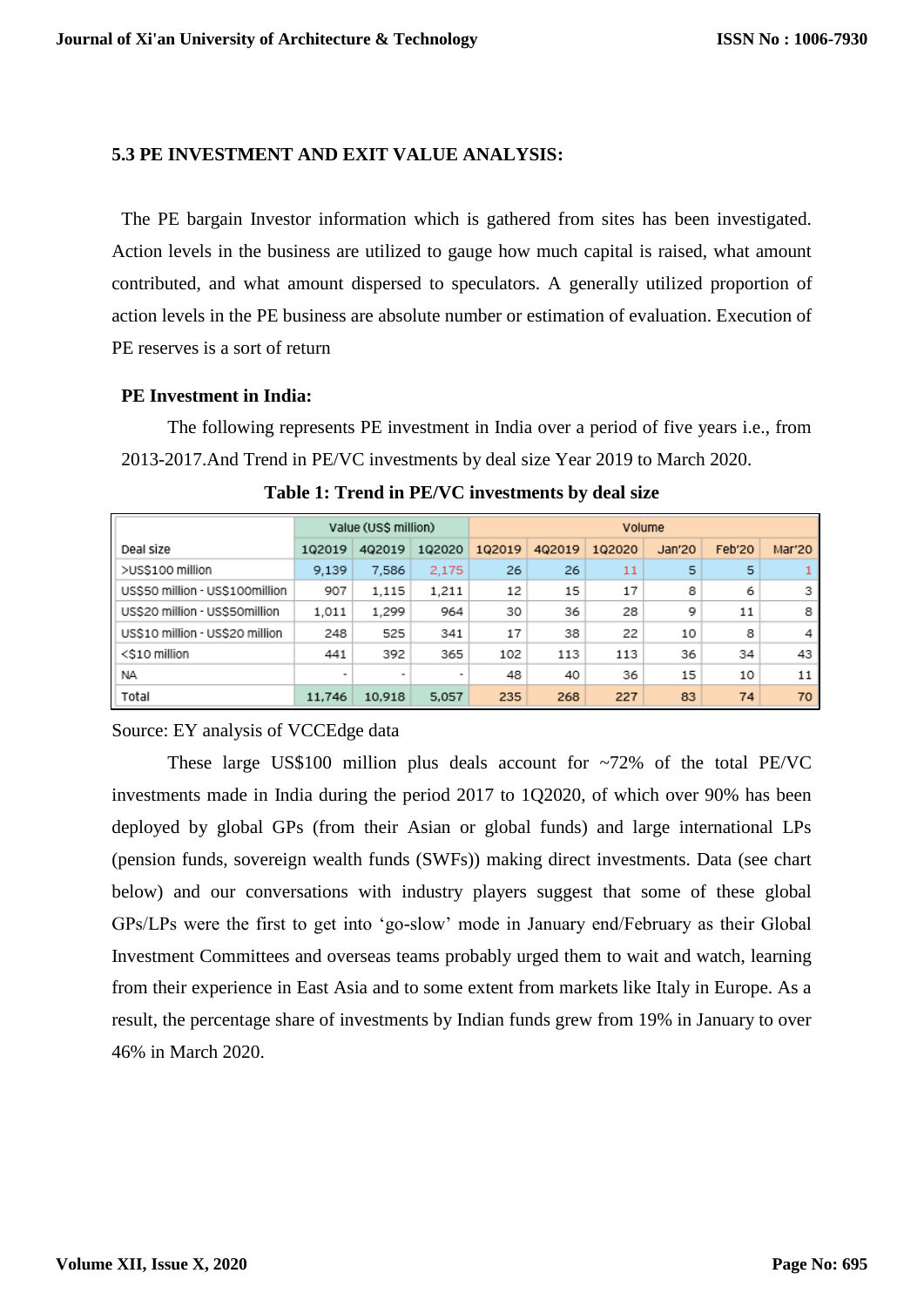| Year | Deal value<br>(US \$M) | <b>Increase / Decrease of</b><br>Deal Value (US \$M) | Number<br>of Deals | <b>Increase / Decrease of</b><br>number of Deals |
|------|------------------------|------------------------------------------------------|--------------------|--------------------------------------------------|
| 2013 | 7600                   |                                                      | 508                |                                                  |
| 2014 | 11300                  | 6470                                                 | 576                | 68                                               |
| 2015 | 17100                  | 580                                                  | 826                | 250                                              |
| 2016 | 15400                  | $-170$                                               | 731                | $-95$                                            |
| 2017 | 23800                  | 840                                                  | 591                | $-140$                                           |

# **Table 2: Trends in PE Investments in India**

## **Source: Secondary data**

A positively increasing trend has been observed in the PE investment value as well as the number of deals made in India from the year 2013 – 2017. PE investment reached its peak of US \$23,800 million in the year 2017, though the number of deals decreased by 140 from the year  $2016 - 2017$ . This is indicative of more high value investments in the year 2017. The PE investments value and the number of deals made in 2013 were marginally lesser when compared to the other years, but was followed by tremendous increase in the following year. The deal values have dropped by US \$170 million and number of deals by 95 in the year 2016.

# **PE Investment in Different Sectors:**

The following tables represents PE investment in various sectors over a period of five years i.e., from 2013- 2017.

| Year |       | Deal Value (US   Increase/ Decrease of   Number of Deals |     | <b>Increase/Decrease</b> |  |
|------|-------|----------------------------------------------------------|-----|--------------------------|--|
|      | \$M)  | Deal Value (US \$M)                                      |     | of No. of Deals          |  |
| 2013 | 2300  |                                                          | 198 |                          |  |
| 2014 | 6000  | 3700                                                     | 290 | 92                       |  |
| 2015 | 7900  | 1900                                                     | 490 | 200                      |  |
| 2016 | 4750  | $-3150$                                                  | 423 | $-67$                    |  |
| 2017 | 10580 | 5830                                                     | 322 | -101                     |  |

 **Table 3: Trends in PE Investments in IT & ITES Sector**

### **Source: Secondary data**

As per the above table, PE investment reached its peak of US \$10,580 million in the year 2017, though the number of deals decreased by 101 from the year 2016 – 17. This is indicative of more high value investments in the year 2017. The PE investments value and the number of deals made in the year 2013 were marginally lesser when compared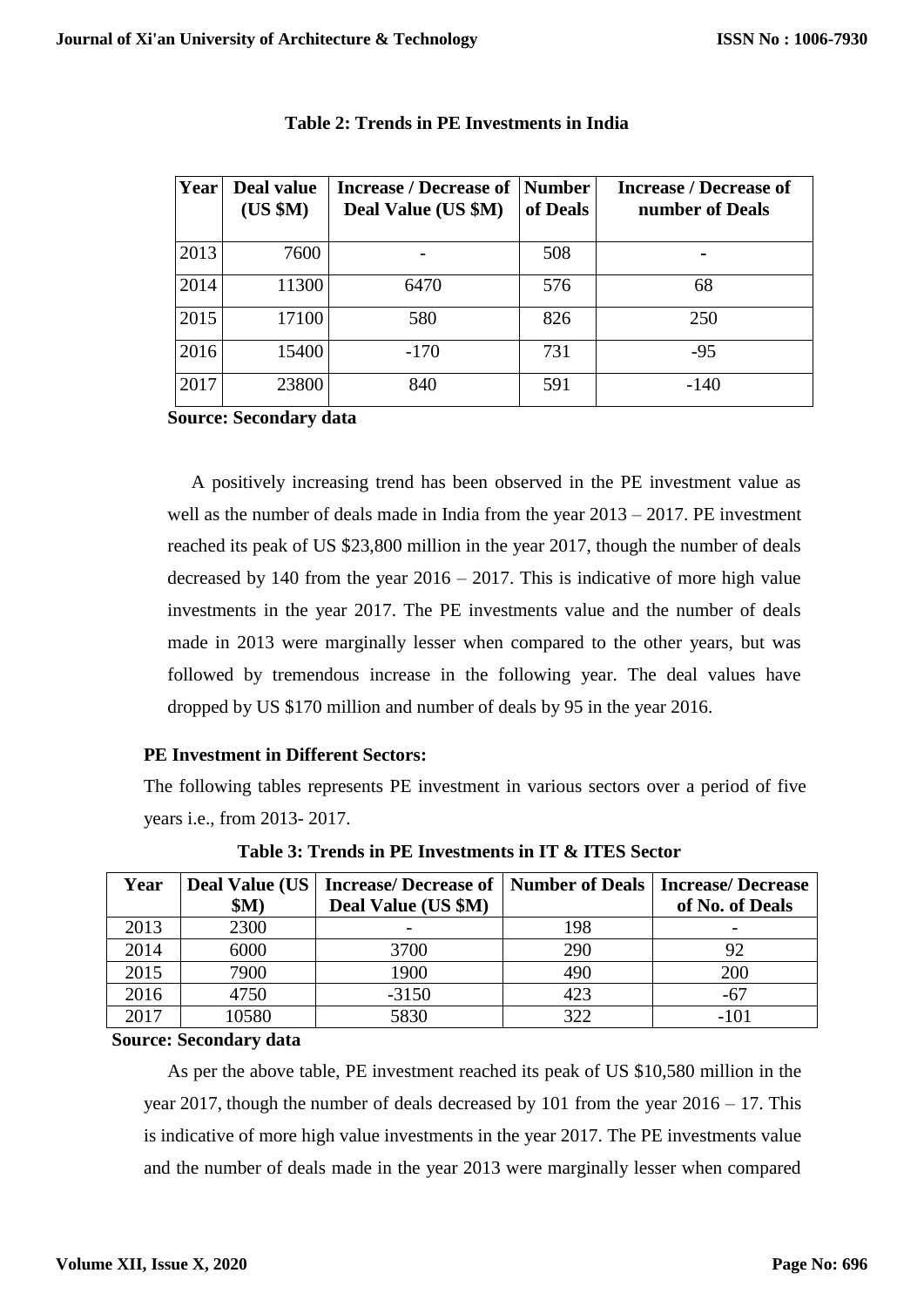to the other years, but was followed by a tremendous increase in the following years. The deal values have dropped by US \$3150 million and the number of deals by 67 from the year 2015-16

**Note:** IT & ITES stands for Information Technology & Information Technology Enabled Service

| Year | <b>Deal Value (US</b><br>\$M) | <b>Increase/Decrease of</b><br>Deal Value (US \$M) | <b>Number of Deals</b> | <b>Increase/Decrease</b><br>of No. of Deals |
|------|-------------------------------|----------------------------------------------------|------------------------|---------------------------------------------|
| 2013 | 780                           |                                                    | 68                     |                                             |
| 2014 | 880                           | 100                                                | 45                     | $-23$                                       |
| 2015 | 2530                          | 1650                                               | 50                     |                                             |
| 2016 | 2800                          | 270                                                | 63                     | 13                                          |
| 2017 | 4400                          | 1600                                               | 60                     | -3                                          |

**Table 4: Trends in PE Investments BFSI Sector**

 **Source: Secondary data**

The table indicates that there is continuous increase in deal value over the years. The highest deal value \$4400 Million across 60 deals in the year 2017. The number of deals declined by 23 in the year 2014 and 3 in the year 2017.

**Note:** BFSI stands for Banking, Financial services and Insurance

|  |  | Table 5: Trends in PE Investments in Food & Beverages Sector |  |
|--|--|--------------------------------------------------------------|--|
|  |  |                                                              |  |

| Year | (US \$M) | Deal Value   Increase/ Decrease of   Number of Deals   Increase/ Decrease<br>Deal Value (US \$M) |    | of No. of Deals |
|------|----------|--------------------------------------------------------------------------------------------------|----|-----------------|
| 2013 | 100      |                                                                                                  | 16 |                 |
| 2014 | 350      | 250                                                                                              | 16 |                 |
| 2015 | 480      | 130                                                                                              | 35 | 19              |
| 2016 | 115      | $-365$                                                                                           | 21 | $-14$           |
| 2017 | 250      | 135                                                                                              | 25 |                 |

 **Source: Secondary data**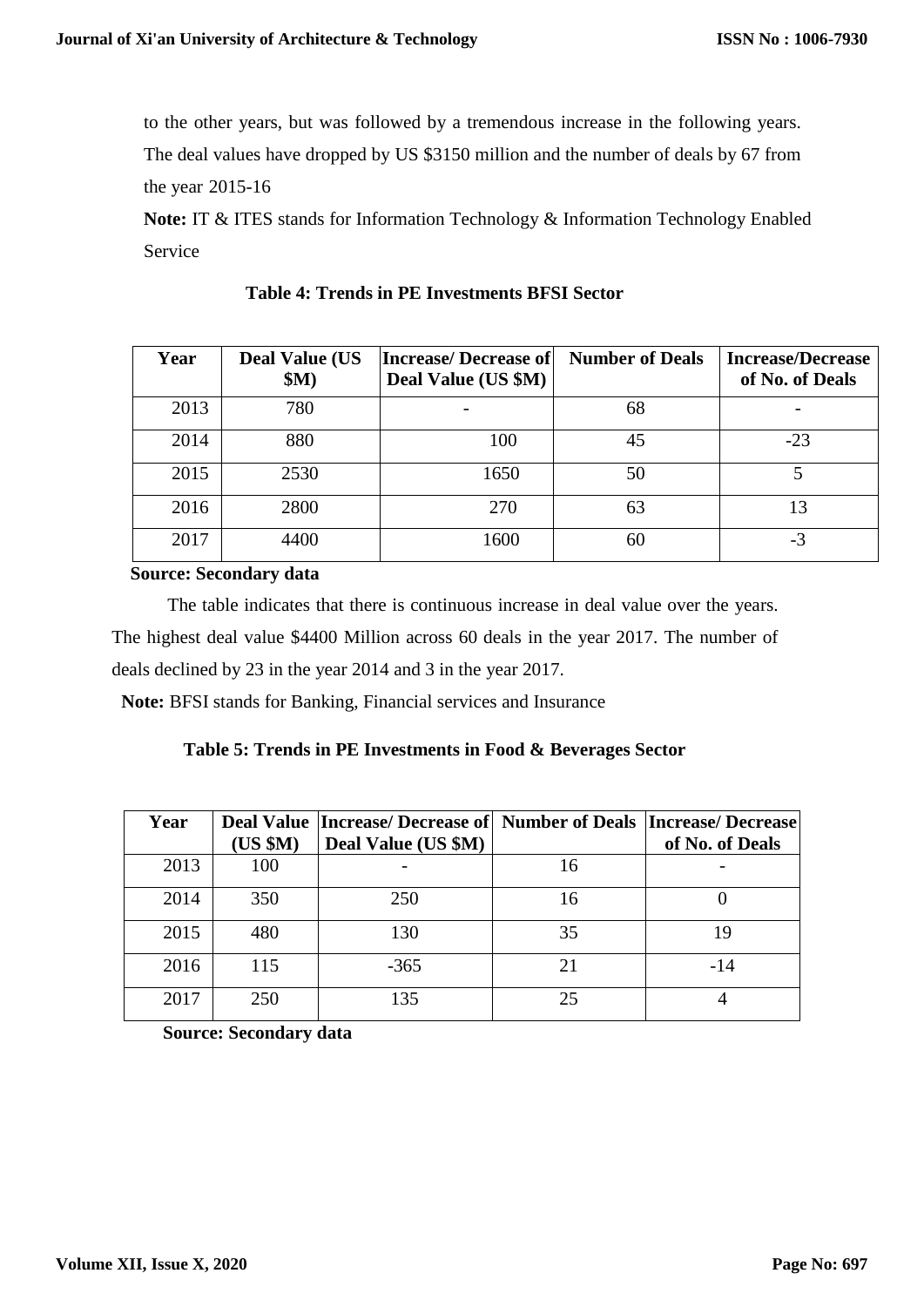It can be observed from the table that the highest deal value US \$480 Million with 35 deals in the year 2015. And the lowest deal value is \$100 Million with 16 deals in the year 2013.The deal values have dropped by US \$365 million and the number of deals by 14 from the year 2015-16. In spite of declining this sector has further growth which is supported by Agriculture sector.

| Year | \$M) | <b>Deal Value (US   Increase/ Decrease</b><br>of Deal Value (US<br>\$M) | <b>Number of</b><br><b>Deals</b> | Increase/<br>Decrease of No. of<br><b>Deals</b> |
|------|------|-------------------------------------------------------------------------|----------------------------------|-------------------------------------------------|
| 2013 | 690  |                                                                         |                                  |                                                 |
| 2014 | 735  | 45                                                                      | 29                               |                                                 |
| 2015 | 1390 | 655                                                                     | 34                               |                                                 |
| 2016 | 1605 | 215                                                                     | 24                               | $-10$                                           |
| 2017 | 1465 | $-140$                                                                  |                                  | - 1                                             |

#### **Table 6: Trends in PE Investments in Energy Sector**

 **Source: Secondary data**

There was a heavy deal value of US \$1605 across 24 deals in the year 2016, there was decrease in the deal value US \$140 million and number of deals by 3 in the year 2017. The PE investment in energy sector, the value and number of deals made in the year 2013 were hardly lesser when compared to other years, but was followed by a massive increase in the following years form 2013-16. The cost of solar energy equipment is all time low. The declining cost is perhaps the leading reason for growth.

### **6. FINDINGS:**

- $\triangleright$  Over the years, India has become the favorite destination of most PE investments across the world. A large number of PE firms had substantial funds for investment in India. In terms of investments, the Indian PE was second only to China. The following are the findings of the analysis of PE trends in India:
- $\triangleright$  The year 2017 has set the record for PE investments in India. PE investment reached a peak of US \$23800 million across 591 deals.
- $\triangleright$  Quarter wise analysis for the year 2016-17 revealed that a decline in both the PE investments as well as the number of PE deals, over the four quarters.